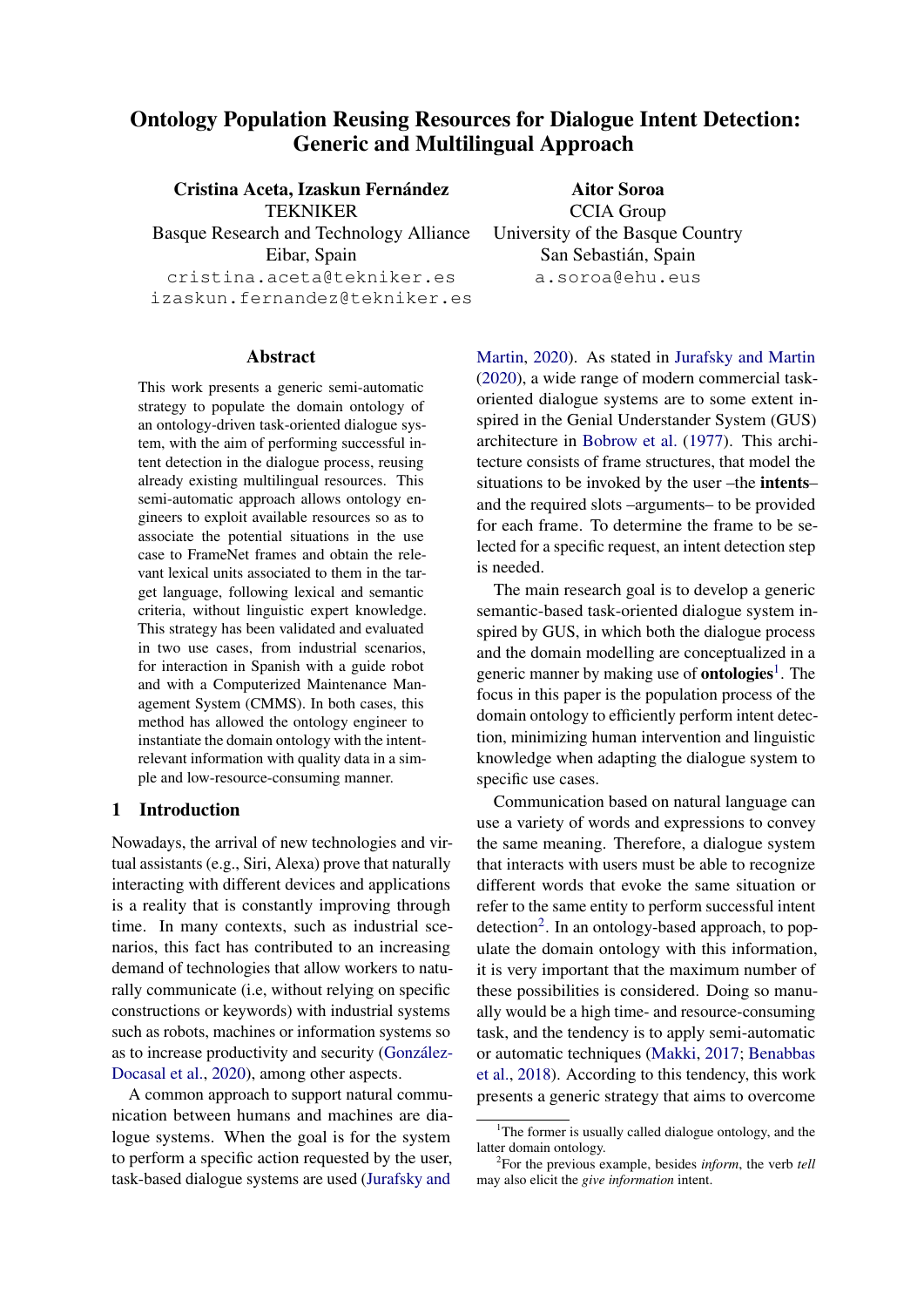the challenge of instantiating the domain ontology with intents and their trigger words by semiautomatically exploiting existing lexical resources, without reducing the quality of the results and decreasing time and costs in the adaptation to different scenarios and applications. The result, thus, is a semi-automatic process which leverages existent multilingual lexical resources to (1) be able to model the intents specific to a use case by using existing Semantic Frames [\(Fillmore et al.,](#page-7-5) [1976\)](#page-7-5) and (2) obtain the maximum number of words that trigger them in different languages –*i.e.*, their translation equivalents–, so as to instantiate the domain ontology of the dialogue system approach previously described. This process has been validated in two use cases from industrial scenarios.

The rest of the paper is organised as follows: Section [2](#page-1-0) will provide Related Work relevant to this paper. Section [3](#page-2-0) will correspond to the description of the ontology population strategy. Section [4](#page-4-0) will present the validation and evaluation of the strategy through two use cases, and Section [5](#page-6-0) and will correspond to Conclusions and Further Work.

#### <span id="page-1-0"></span>2 Related Work

There is a wide range of works in the literature that deal with intent detection, as it is one of the core tasks in the interpretation component in taskoriented dialogue systems [\(Gupta et al.,](#page-7-6) [2019\)](#page-7-6). In this sense, two main approaches to perform intent detection can be distinguished: on the one hand, approaches that rely on machine learning (ML) methods and, on the other hand, approaches that make use of ontologies. For both methodologies, a fair amount of data is needed and, thus, cannot cope with scenarios with limited or nonexistent labeled data, which implies the necessity of performing manual work, which is resource-consuming [\(Chen](#page-7-7) [et al.,](#page-7-7) [2017\)](#page-7-7).

For machine-learning-based methods, several approaches can be observed in the literature that make use of traditional ML algorithms such as Support Vector Machines [\(Cortes and Vapnik,](#page-7-8) [1995\)](#page-7-8) or logistic regression [\(Bishop,](#page-7-9) [2006\)](#page-7-9). However, modern approaches employ deep learning (DL) methods [\(Louvan and Magnini,](#page-7-10) [2020;](#page-7-10) [Chen et al.,](#page-7-11) [2019\)](#page-7-11). As mentioned previously, ML-based approaches require of a fair amount of data to perform training tasks, especially DL models.

For ontology-based methods, the population of the domain ontology to perform intent detection is

generally based on patterns, which can be obtained automatically or semi-automatically. The formalization in [Cassier et al.](#page-7-12) [\(2019\)](#page-7-12), who have designed an intent detection system for emails in French, is inspired in semantic frames, and the population of the domain ontology is based on a set of mainly automatically-generated patterns that allow to determine the words that trigger the intents. However, to obtain these patterns, a large amount of data was collected and processed. On the other hand, [Quamar et al.](#page-8-0) [\(2020\)](#page-8-0) present a dialogue system in which intent detection in health-related texts is performed. As in the previous case, the authors also rely on patterns to determine Key and Dependent concepts, which are considered to determine the intent in a sentence. Also, the information related to patterns is obtained combining expert knowledge and automatic methods.

Considering the previous remarks, intent detection seems to require either a large volume of data or manual work. In ontology-based approaches, for the former, the task of instantiating the domain ontology in low-resourced scenarios is severely limited and, for the latter, the use of manual expert knowledge is time and resource consuming. In this sense, a well-known challenge to the Semantic Web community is how to reduce the amount of manual work in the ontology population task. As noted by [Kontopoulos et al.](#page-7-13) [\(2017\)](#page-7-13), most approaches for ontology population make use of textual input and rely on natural language processing techniques to obtain the necessary knowledge to populate the ontology [\(Corcoglioniti et al.,](#page-7-14) [2016;](#page-7-14) [Makki,](#page-7-3) [2017\)](#page-7-3), whereas approaches that rely on data that is structured at some degree –which are of interest for this work– are less common [\(Leshcheva et al.,](#page-7-15) [2017;](#page-7-15) [Kontopoulos et al.,](#page-7-13) [2017\)](#page-7-13). Considering this, the authors in [Kontopoulos et al.](#page-7-13) [\(2017\)](#page-7-13) use structured knowledge in Linked Data for ontology population.

The approach presented in this paper aims to overcome these challenges providing a methodology that could be used in scenarios with a lack of data with a relative minimal effort, without depending of expert linguistic work, and by making use of already available structured knowledge.

#### 2.1 Resources

The concept of FrameNet originates from Frame Semantics [\(Fillmore et al.,](#page-7-5) [1976\)](#page-7-5), which is the linguistic theory that asserts that specific words evoke specific frames. In a nutshell, FrameNet consti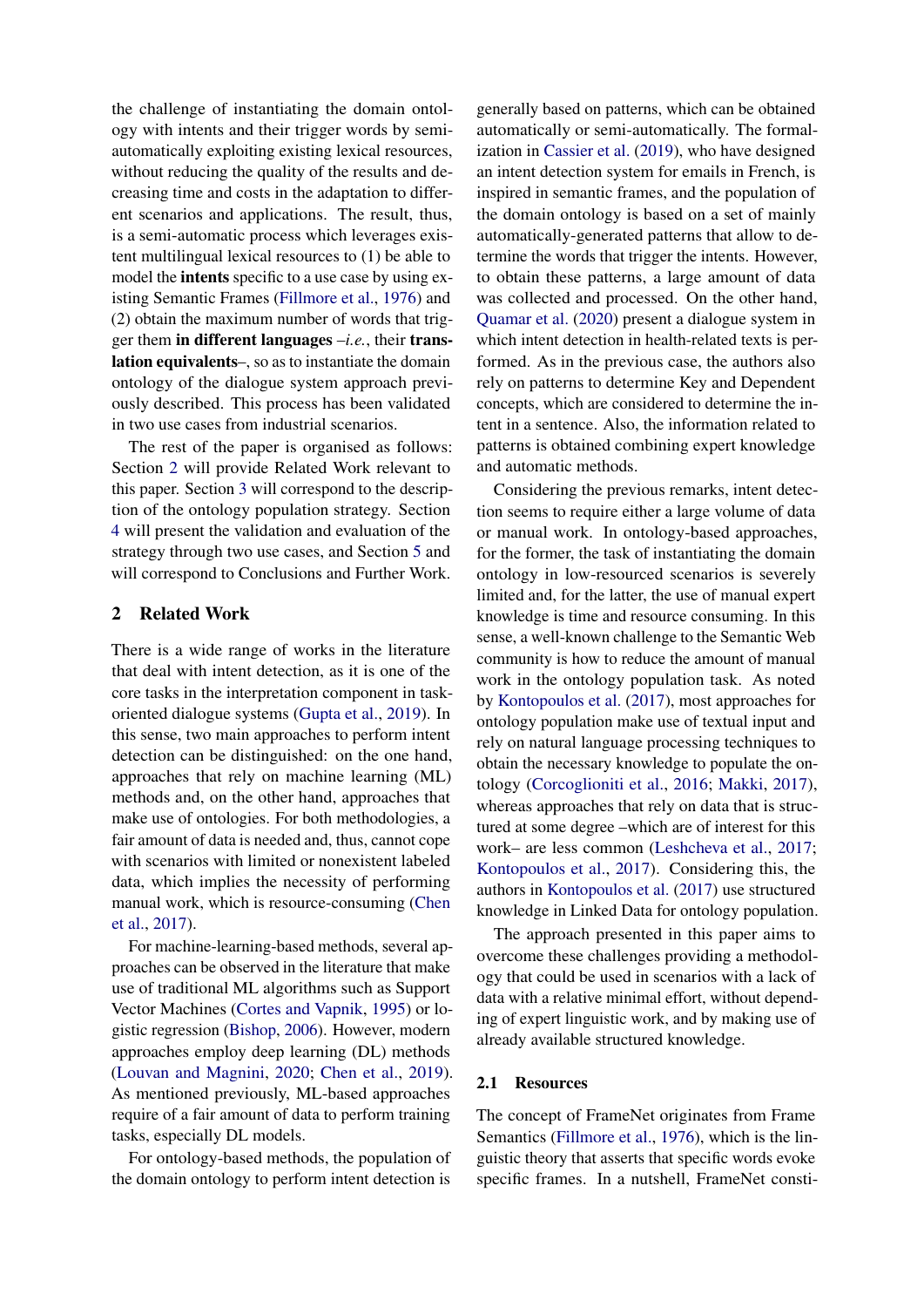tutes a multilingual predicate resource that aims to model situations (frames) and the words that elicit them (lexical units) in a comprehensive way, and also provides with the necessary actors that take part on them (Frame Elements) as a sort of a slot-modelling approach. In FrameNet, frames are not language-specific, and therefore are common in all language versions. That said, the data that varies across languages are, for each frame, the corresponding lexical units in the target language.

FrameNet, however, is not the only resource that provides predicate-related information in the literature. Other examples are VerbNet [\(Schuler,](#page-8-1) [2006\)](#page-8-1) or PropBank [\(Kingsbury and Palmer,](#page-7-16) [2003\)](#page-7-16). Each of these resources present characteristics that the rest of alternatives do not offer which, in the end, has generated the need to integrate them into a single repository. The result of this integration is Predicate Matrix (PM) [\(De Lacalle et al.,](#page-7-17) [2014\)](#page-7-17), in which data from different predicate (e.g. English FrameNet), lexical (e.g., WordNet [\(Miller,](#page-7-18) [1995\)](#page-7-18)) and semantic (e.g. Suggested Upper Merged Ontology - SUMO [\(Pease et al.,](#page-8-2) [2002\)](#page-8-2)) resources is mapped, providing a "multilingual interoperable predicate lexicon" [\(De Lacalle et al.,](#page-7-19) [2016\)](#page-7-19).

Regarding the data integrated in PM, one of the lexical resources included is WordNet. WordNet [\(Miller,](#page-7-18) [1995\)](#page-7-18) is a lexical knowledge base that stores nouns, verbs, adjectives and adverbs –and their corresponding senses– and groups them semantically into what are called *synsets*, which are described in [Miller](#page-7-18) [\(1995\)](#page-7-18) as "sets of cognitive synonyms". In this sense, words are interlinked in semantic terms, considering each word's senses. WordNet has been adapted to many languages and even some wordnets have been integrated into single resources, such as the Multilingual Central Repository –MCR–[\(Atserias et al.,](#page-7-20) [2004\)](#page-7-20). The MCR, which at the time of writing this paper is on version 3.0, aims to provide a powerful and rich multilingual lexical knowledge base [\(Atserias et al.,](#page-7-20) [2004\)](#page-7-20). This lexical knowledge base integrates data from multiple resources, including WordNet –in its 3.0 version– in six different language versions (English, Spanish, Catalan, Basque, Galician and Portuguese). Moreover, following the EuroWord-Net architecture [\(Atserias et al.,](#page-7-20) [2004\)](#page-7-20), the MCR interconnects these wordnets using interlingual indices (ILI), also based in WordNet 3.0, for equivalent synsets in different languages. Furthermore, the repository has been enriched with ontological

knowledge coming from semantic resources such as Base Level Concepts [\(Rosch,](#page-8-3) [1977\)](#page-8-3), WordNet domains [\(Bentivogli et al.,](#page-7-21) [2004\)](#page-7-21) and the Suggested Upper Merged Ontology (SUMO) [\(Pease et al.,](#page-8-2) [2002;](#page-8-2) [Gonzalez-Agirre and Rigau,](#page-7-22) [2013\)](#page-7-22). MCR synsets are also mapped in PM.

In terms of semantic data, among others, PM includes the Suggested Upper Merged Ontology –SUMO– [\(Pease et al.,](#page-8-2) [2002\)](#page-8-2). SUMO is intended as an upper level ontology to serve as a "foundation for more specific domain ontologies" [\(Niles and](#page-7-23) [Pease,](#page-7-23) [2001\)](#page-7-23), by including a wide range of generalpurpose terms that comprehensively cover different fields, such as Linguistics, Computer Science or Artificial Intelligence. Also, these terms are formally defined through axioms, which makes SUMO a specially enriched resource. Thus, the aim of SUMO is to provide a comprehensive, precisely defined term ontology. The mapping of SUMO tags with the rest of the elements in PM allows to establish a categorization between the different terms in it.

It is worth noting that PM is centred in verbal information. Thus, for resources that account for multiple parts of speech (such as nouns or adjectives in WordNet or frames that have nominal lexical units in FrameNet), only verbal data is integrated, so as to be able to properly map the data from all the resources involved.

### <span id="page-2-0"></span>3 Generic Strategy for Ontology Population for Intent Detection

The aim of the generic strategy is to support ontologists in the process of task-oriented dialogue system domain ontology population, minimizing the manual work, reusing linguistic resources, but without expert knowledge of the linguistic field.

The core linguistic resource used for collecting the necessary information for the ontology population process is PM, since it integrates and maps, among others, the information contained in FrameNet, SUMO and the MCR–the resources that include most of the relevant data for this work.

The strategy will guide the ontologist through the selection of the relevant information within PM, and will gather, semi-automatically, the relevant intents (through frames), the associated trigger words (through lexical units) and their corresponding synonyms for a specific use case in which the dialogue will take place. Considering this, the main steps of the strategy are the following:

0. Use Case Characterization. The identifi-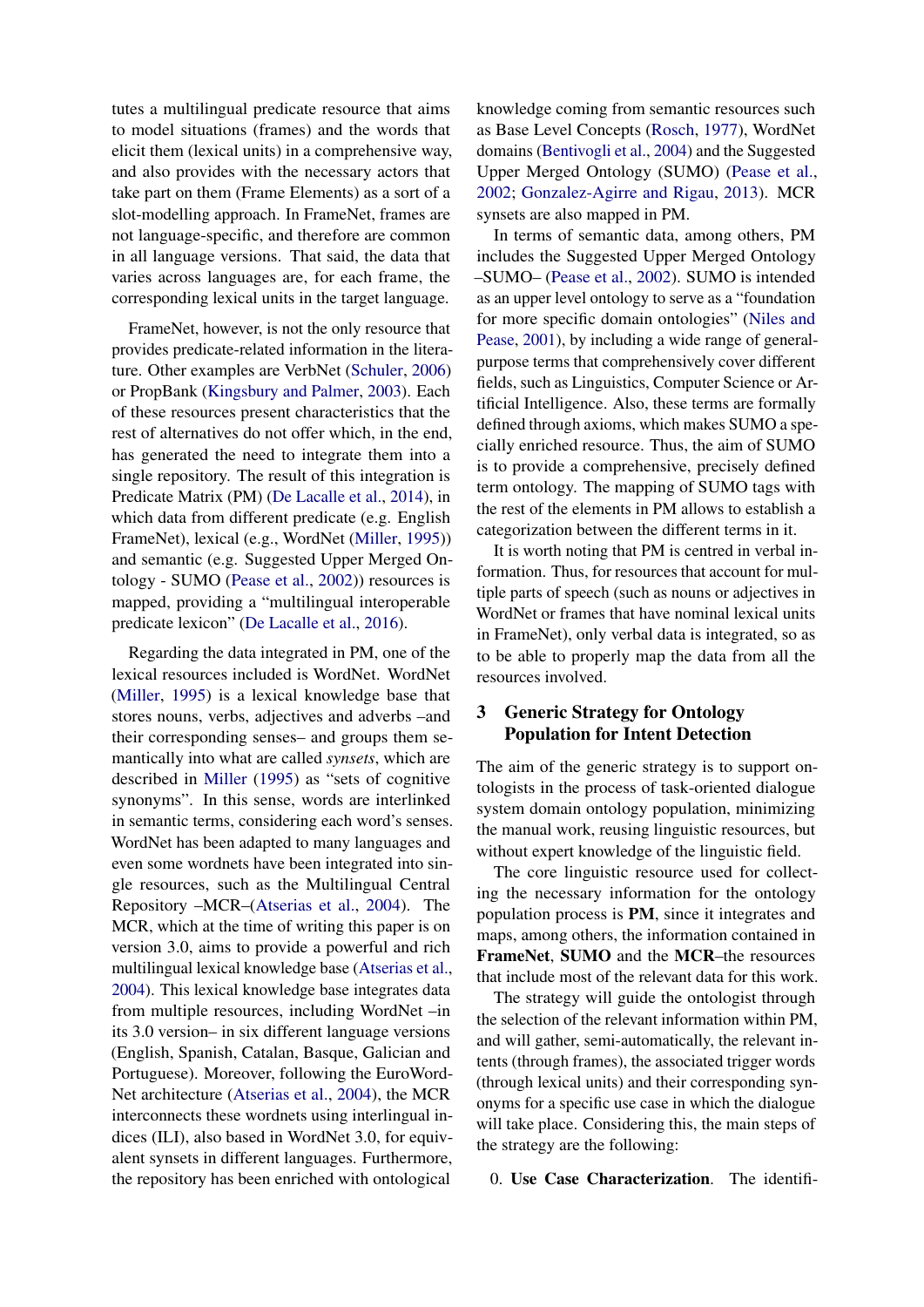cation of the different situations (associated to intents) that surround the use case is performed. For example, for a guide robot, the situations involved may be to be taken to a given place or just to present information.

- 1. Linguistic-resource-driven data selection. For the given situations identified for the use case, a data selection from linguistic resources is performed, following three phases: frame selection, lexical unit selection and semantic extension and filtering.
- 2. Automatic data gathering for intents. Considering the selected data, the relevant knowledge to the intents is automatically gathered and structured in terms of the intents, their corresponding frames and the words that evoke them that are relevant to the use case. Up to this point, the gathered information is agnostic to the structure of the target domain ontology.
- 3. Query generation and ontology population. Once the relevant intent-related information is automatically obtained, the query for the final population of the target domain ontology will be generated.

The following sections will detail the aforemen-tioned steps<sup>[3](#page-3-0)</sup>.

#### 3.1 Linguistic-resource-driven data selection

This first step is aimed to obtain the necessary information that will serve as input for the automatic data gathering step. This data will be selected according to the situations identified for the use case.

### 3.1.1 Frame Selection

The first stage in the process is to select the most suitable frames for the previously defined events in the use case. For this step, the ontology engineer will choose the relevant frames for the use case from the list of available FrameNet frames in PM.

For example, in a guide robot scenario – described in more detail in Section [4.1–](#page-4-1), one frame to be chosen would be *Motion*.

#### 3.1.2 Lexical Unit Selection

For each selected frame, a set of lexical units in English are automatically extracted from PM and presented to the ontology engineer, who will select the relevant lexical units according to the use case. This step is necessary because it is not evident that all lexical units are suitable to all the cases the chosen frame may apply to.

To illustrate this with an example, the frame chosen in the previous section, *Motion*, applied to the guide robot use case, in which a robot may be asked to guide the user to some final destination, has the lexical units *fn:blow.v*, *fn:fly.v*, *fn:go.v*, *fn:move.v*, etc. associated in PM. Within the use case, some lexical units such as *fn:fly.v* do not apply, and must therefore not be selected. In this case, the relevant lexical units to be selected are *go.v* and *move.v*.

### 3.1.3 Semantic Extension and Filtering

The objective of this step is to extend semantically the previously selected lexical units by exploiting MCR synsets and SUMO tags.

For that, firstly, an automatic semantic extension is performed through the links from lexical units to MCR synsets in PM, collecting all the synsets related to given lexical units. However, not all the synsets in MCR for a lexical unit may apply to the use case, because polysemous words may acquire different meanings in a same frame, so a selection is required. For example, *go* may imply movement from one place to another or to pass away.

In PM, synsets are mapped to SUMO tags, which aim to group different synsets into single concepts. Since SUMO tags are more human-readable than synsets and the amount of tags is considerably lower without losing significance, the selection of synsets is proposed to be performed through SUMO tags. For that, the associated SUMO tags for the whole synset list are automatically extracted from PM and presented to the ontology engineer for the final selection.

To continue with the previous example, for *fn:go.v*, the *mcr:SubjectiveAssessmentAttribute*, *mcr:OccupationalRole;duration*, *mcr:Motion* and *mcr:Death* SUMO tags are presented to the ontology engineer, from which they will select the most relevant ones for the use case (all except *mcr:Death*).

### 3.2 Automatic Data Gathering for Intents

The objective of this step is to obtain the final words in the target language that evoke the desired intents. For this, the translation equivalents corresponding to the set of synsets obtained through the data in the previous steps will be retrieved automatically.

<span id="page-3-0"></span><sup>&</sup>lt;sup>3</sup>Step 0 has already been properly described and will not be included in next sections.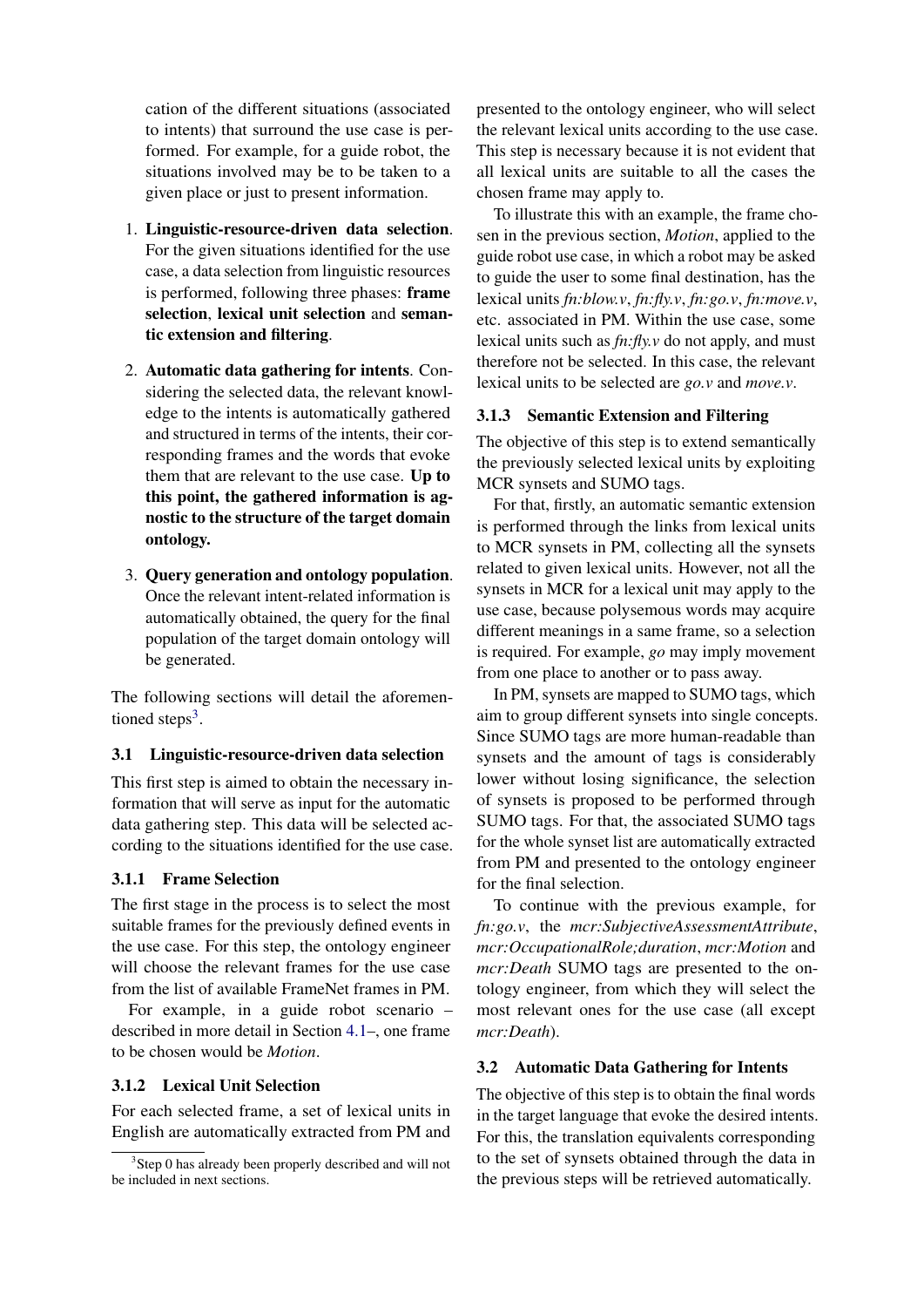Taking as input the set of selected frames, lexical units and SUMO tags, the corresponding synsets will be automatically retrieved from PM. After that, the words in the target language that belong to these synsets will be obtained from the MCR, also automatically. As a result of this step, a set of synonyms in the target language(s) for each lexical unit will be obtained.

In the example used previously, for the frame *Motion* and the relevant synsets for the lexical unit *go.v*, the resulting synonyms in Spanish are the following: *acudir*, *desplazarse*, *ir*, *mover*, *moverse*, *viajar* and *partir*[4](#page-4-2) .

At this point, all the necessary data to support intent detection has been obtained.

### 3.3 Query Generation and Ontology Population

In this step, the SPARQL query necessary to populate the ontology with the gathered data is created according to the modelling of the target ontology. To summarise, Figure [1](#page-5-0) represents the complete process, including the example use case shown in the previous sections, which is described in more detail in Section [4.1.](#page-4-1)

### <span id="page-4-0"></span>4 Validation and Evaluation

The process has been implemented as an API REST and has been tested in two use cases: a guide robot scenario and a Computerized Maintenance Management System (CMMS), both for the Spanish language. The domain ontology used is the Domain Module for Task-Oriented Dialogue manage-ment Ontology (TODO) -TODODom-<sup>[5](#page-4-3)</sup>, as it is an ontology that provides a top model for domain modelling for task-based dialogue systems. The implementation of the methodology to instantiate the ontology described in this work applied to these use cases will be detailed in the following lines.

### <span id="page-4-1"></span>4.1 Use case  $\#1$ : Interacting with a Guide Robot in Spanish

In this use case, the user needs to communicate to a guide robot in Spanish. This robot is able to guide the user to their destination of choice and to offer information from specific elements (a room, a machine, etc.). The situations that may be identified from this use case, thus, are: to move from one point to another, and to ask for information or details about something.

After checking the FrameNet frames in PM, the ones deemed more relevant in this use case are the following: *Motion*, *Taking* and *Arriving* [6](#page-4-4) .

The next step is to select the appropriate lexical units for each frame in PM. In this case, the total number of lexical units for all the frames selected in the previous step are 34. Although many of the lexical units do cover the use case, such as *move* and *arrive*, there are others, such as *fly* or *blow*, that are too specific and do not apply to the use case and must not be selected.

After this selection, the number of lexical units in English is reduced to 12: *go*, *move* (*Motion*); *take* (*Taking*); *approach*, *arrive*, *come*, *enter*, *get*, *make*, *reach*, *return*, *visit* (*Arriving*).

So as to semantically filter the synsets associated to each lexical unit, SUMO tags are used. In this case, the number of available SUMO tags is 34. In this use case, the application of semantic filtering is specially relevant, since from the initial 34 available tags, only two are applicable to the use case and have been selected: *BodyMotion* and *Motion*. The rest of tags were related to situations that were not considered in the use case, such as *Death* or *Cooking* and, thus, were not part of the final selection. This considerable reduction of tags reinforces the importance of this filtering step.

Finally, after having selected the frames, lexical units in English and SUMO tags, this information is used to automatically extract the applicable synsets and their translation equivalents in Spanish which, in this case, make a total of 32. The vast majority of the synonyms are relevant to the use case (e.g., *moverse*, *acudir*, *desplazarse*, *regresar*[7](#page-4-5) ), although a very small portion of them are not entirely appropriate (e.g., *estar activo* – *to be active*).

### <span id="page-4-6"></span>4.2 Use case  $\#2$ : Interacting with a CMMS in Spanish

In this use case, the target system is a Computerized Maintenance Management System (CMMS), in which the user should be able to ask about problem solving protocols, ask for blueprints or reporting incidences, among other tasks. As the previous

<span id="page-4-2"></span><sup>4</sup>*Attend*, *move*, *go*, *move*, *move*, *travel* and *leave*, respectively.

<span id="page-4-3"></span><sup>5</sup><https://w3id.org/todo/tododom>

<span id="page-4-4"></span><sup>6</sup>Although the original FrameNet includes the frame *Information*, which would suit this use case, it is not included in PM due to the fact that it only has nominal lexical units. In the context of this work, this frame will remain out of the evaluation experiments carried out in Section [4.3.](#page-5-1)

<span id="page-4-5"></span><sup>7</sup>*move*, *go*, *move* and *return*, respectively.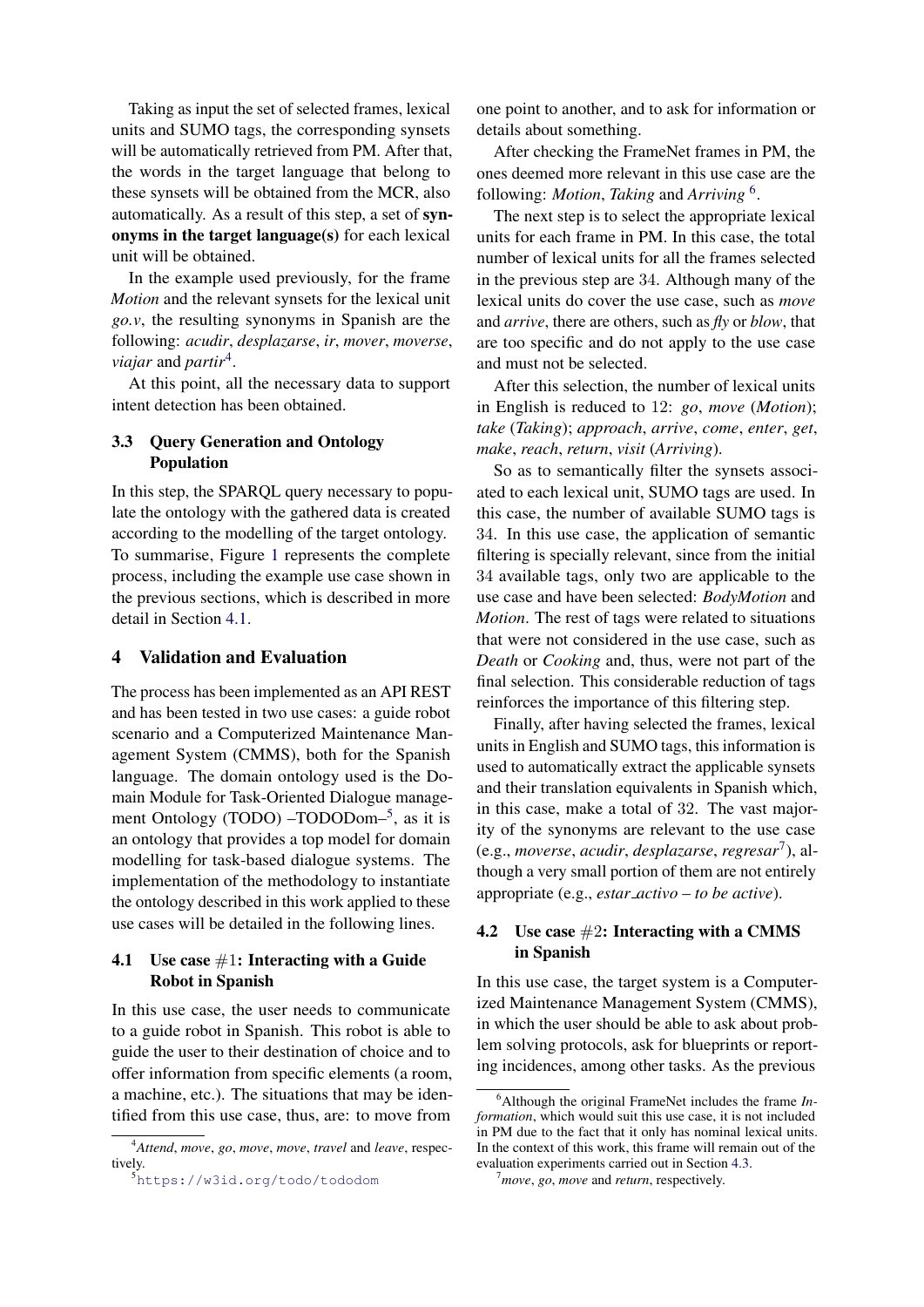<span id="page-5-0"></span>

<span id="page-5-3"></span>Figure 1: Diagram representing the ontology population process presented in this work in a guide robot scenario.

|           | Guide | <b>CMMS</b> |
|-----------|-------|-------------|
| Gold      | 25    | 17          |
| F         | 667   | 137         |
| $F+LU$    | 170   | 69          |
| F+SUMO    | 139   | 70          |
| F+LU+SUMO | 32    | 39          |

Table 1: Number of translation equivalents for each PM selected data configuration and use case.

use case, the language used is Spanish.

Considering the previous remarks, the identifiable situations in this use case are showing information and reporting and solving problems. The applicable frames are, thus, *Resolve problem*, *Evidence*, *Reporting* and *Communication*.

Regarding the lexical units, a total of 30 results have been obtained from the previously selected frames. After discarding some lexical units that were not applicable to the current use case, such as *contradict* or *deal*, the selected lexical units are the following: *solve*, *resolve* (*Resolve problem*); *indicate*, *reveal*, *show* (*Evidence and Communication*); *inform*, *report*, *tell* (*Reporting*).

In this next step, the number of remaining SUMO tags is 9, which are reduced to *Communication*, *VisualAttribute* and *IntentionalPsychologicalProcess*.

Given this selection, the total number of automatically obtained word synonyms in Spanish for this use case is 39, being most of them appropriate to the use case (e.g. *solucionar*, *informar*, *presentar*[8](#page-5-2) ). However, other results are not applicable to the use case, such as *denunciar* (*report*, in the legal sense of the word).

# <span id="page-5-1"></span>4.3 Evaluation

The results obtained in the two use cases above have been evaluated so as to determine the suitability of the strategy described in this work. For this, a gold standard has been created using expert knowledge, by considering the synonyms in the target language (in this case, Spanish) for all the lexical units corresponding to the selected frames for each use case.

For this evaluation, different combinations of the manual selection steps in Section [3](#page-2-0) have been applied, and their corresponding synonyms have been obtained through the resulting synsets. The combinations evaluated are the following:

- Frame selection (F). All lexical units for the selected frames and their associated synonyms.
- Frame + lexical unit selection (F+LU). Selection of lexical units for the selected frames.
- Frame selection  $+$  SUMO filtering (F+SUMO). All lexical units for the selected frames, plus SUMO filtering.
- Frame  $+$  lexical unit selection  $+$  SUMO filtering (F+LU+SUMO). Selection of lexical units for the selected frames, plus SUMO filtering. That is, the strategy defined in this work.

Table [1](#page-5-3) shows the number of synonyms obtained in each combination. For each of the configurations, precision-recall-F1 evaluations have been performed, the results of which can be seen in Table [2.](#page-6-1) These evaluations show that the less filtering, the more recall, as the more synonyms obtained, the more possibility they will include the gold ones.

<span id="page-5-2"></span><sup>8</sup> *solve*, *inform* and *show*, respectively.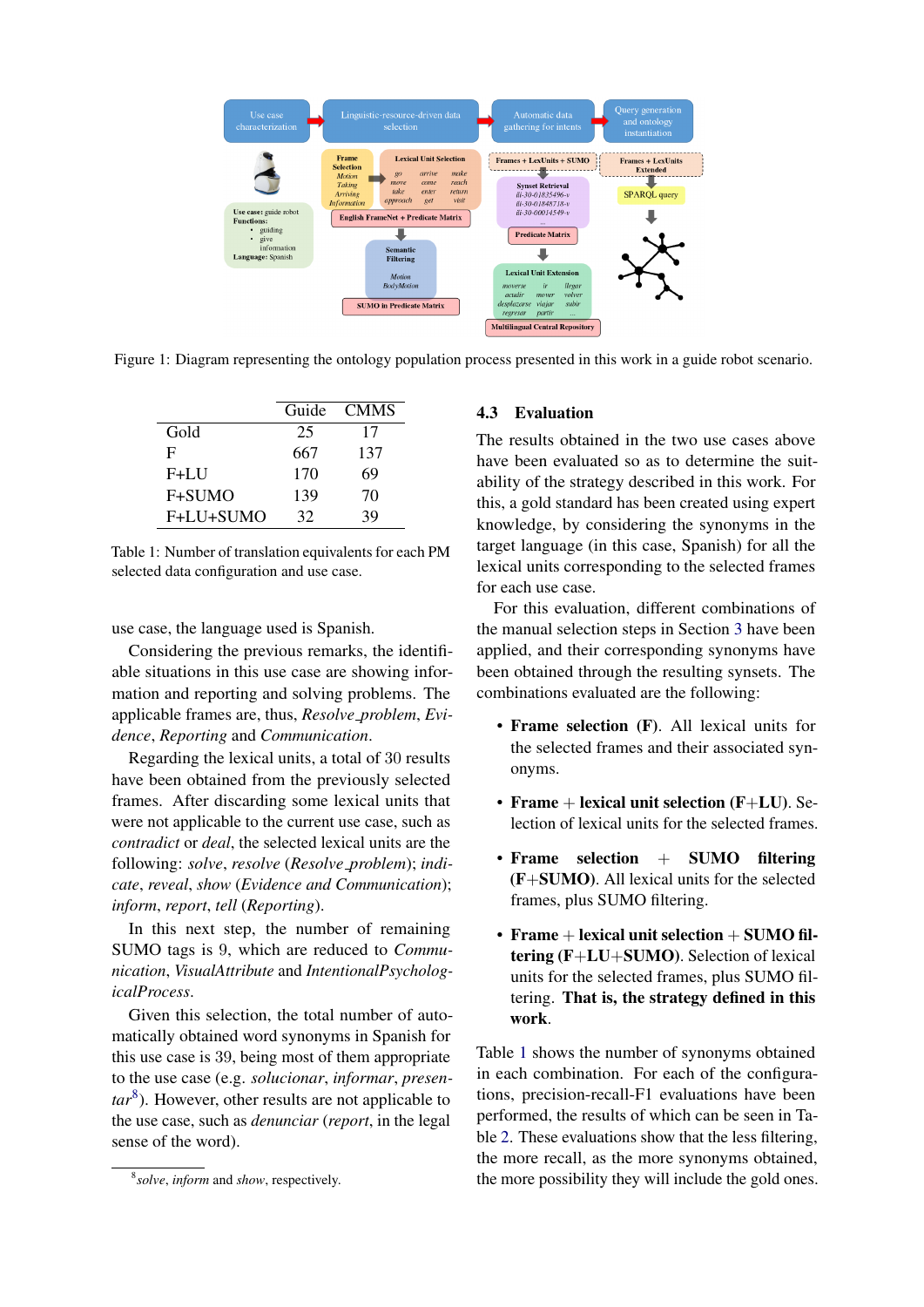<span id="page-6-1"></span>

|              | Guide |           |                      | <b>CMMS</b> |                               |      | Average   |      |        |
|--------------|-------|-----------|----------------------|-------------|-------------------------------|------|-----------|------|--------|
|              | P     | R.        | E1                   | P           | R                             | F1   | P         | R    | F1     |
| F            | 0.04  |           |                      |             | $0.07$ $0.12$ 1 $0.22$ $0.08$ |      |           |      | 0.15   |
| $F+LU$       | 0.13  |           | 0.88 0.23            | 0.23        | 0.94 0.37                     |      | 0.18      | 0.91 | - 0.30 |
| F+SUMO       | 0.14  | 0.76 0.23 |                      |             | 0.21 0.88 0.34                |      | 0.25 0.82 |      | 0.29   |
| $F+LU+STIMO$ | 0.50  |           | $0.64$ $0.56$ $0.28$ |             | 0.64                          | 0.39 | 0.39      | 0.64 | 0.48   |

Table 2: Precision (P), recall (R) and F1 metrics for all configurations for each use case, and average results.

In terms of F1, on average, unique filtering configurations (F+LU and F+SUMO) obtain practically the same results. It is especially relevant that SUMO filtering is able to obtain on average better precision results than LU selection  $-+0.07$  points–, which emphasises the importance of a semantic filtering step in this type of task. Nevertheless, it is important to point out that both configurations help improve the results. In this sense, both processes combined are complementary, since their combination allows to significantly improve the base results obtained with F.

All in all, these results show that manual filtering is necessary in this type of task, as it has been proved that improves up to 0.3 points the F1 measure on average. Also, the figures obtained allow to determine that this is a complex task that deserves further investigation.

#### 4.4 Other remarks

The information gathered in the use cases considered in this work allows to instantiate the domain ontology with intent-detection-relevant data reducing effort and potential intent identification errors.

As it can be seen from the data reported in Sections [4.1](#page-4-1) and [4.2,](#page-4-6) the incremental filtering through the defined steps allows to drastically reduce options, and semantic filtering allows to fine-tune the lexical units to be associated to an intent.

As a side note, and regarding both use cases, manual selection is not always a straight-forward process. Regarding frames, the online version of FrameNet $9$  –with the corresponding description of each frame in human-friendly terms– may be used to be able to differentiate ambiguous frames.

## <span id="page-6-0"></span>5 Conclusions

This work focuses on the intent detection step in an ontology-based task-oriented dialogue system, which requires a modelling of the intents into the domain ontology. Since the intents and the words that trigger them vary depending on the use case, the task of instantiating the domain ontology with such information every time a new use case is needed is time and cost consuming.

The paper has presented a generic, semiautomatic strategy that reuses existing multilingual lexical resources to assist ontology engineers in modelling the specific intents and the words that elicit them for a given use case. This method consists of a preliminary characterization of the use case, a selection of relevant FrameNet frames, lexical units in English and SUMO tags and an automatic data gathering for intents given the previously selected data. The result is a structured set of intents, their corresponding frames and the words that evoke them. As a final step, and depending on the modelling of the target domain ontology, a SPARQL query is generated, to be used to instantiate the domain ontology.

So as to prove the generality of the approach, this strategy has been validated in two different use cases in industrial scenarios: interaction in Spanish with a guide robot and with a CMMS. Furthermore, an evaluation in terms of precision, recall and F1 measures has been performed. This evaluation validates the steps described in this work and their positive contribution to instantiate valid intent-related information with a lower resource consumption than doing so manually.

Further work includes research oriented to the improvement of the quality of the data extracted. As stated previously, PM only includes frames that have verbs as lexical units, leaving out other frames, such as *Information*, that have nominal or adjectival lexical units. In this line of future work, it may be interesting to explore other sources of information that allow to obtain information about these missing frames and in different languages, in a similar manner that PM does with frames with verbal lexical units.

<span id="page-6-2"></span><sup>9</sup>[http://sato.fm.senshu-u.ac.jp/](http://sato.fm.senshu-u.ac.jp/frameSQL/fn2_15/notes/) [frameSQL/fn2\\_15/notes/](http://sato.fm.senshu-u.ac.jp/frameSQL/fn2_15/notes/)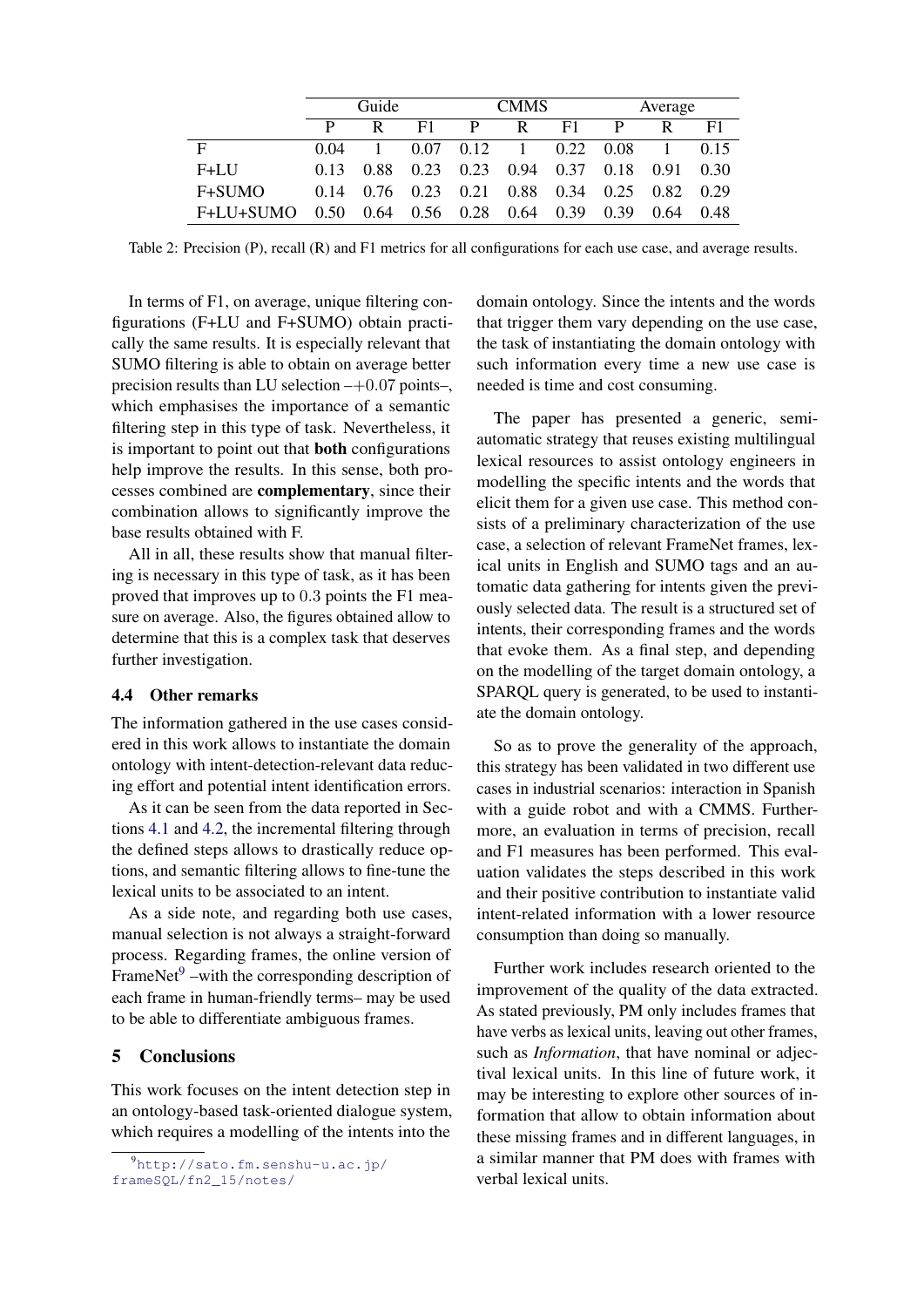#### Acknowledgements

This work was partially supported by the Basque Government's Elkartek research and innovation program, projects EKIN (KK-2020/00055) and DeepText (KK-2020/00088).

### References

- <span id="page-7-20"></span>Jordi Atserias, Luıs Villarejo, German Rigau, Eneko Agirre, John Carroll, Bernardo Magnini, and Piek Vossen. 2004. The MEANING Multilingual Central Repository. In *Proceedings of the 2nd International Global WordNet Conference, Jan 20-23, 2004*, pages 23–30. Masaryk University.
- <span id="page-7-4"></span>Aboubakr Benabbas, Hannes Hornig, and Daniela Nicklas. 2018. Semi-Automatic Ontology Population for Online Quality Assessment of Particulate Matter Sensors. In *Intelligent Environments 2018*, pages 119–128. IOS Press.
- <span id="page-7-21"></span>Luisa Bentivogli, Pamela Forner, Bernardo Magnini, and Emanuele Pianta. 2004. Revising the WordNet Domains Hierarchy: Semantics, Coverage and Balancing. In *Proceedings of the Workshop on Multilingual Linguistic Resources*, pages 94–101.
- <span id="page-7-9"></span>Christopher M Bishop. 2006. *Pattern Recognition and Machine Learning*. Springer.
- <span id="page-7-2"></span>Daniel G Bobrow, Ronald M Kaplan, Martin Kay, Donald A Norman, Henry Thompson, and Terry Winograd. 1977. GUS, a Frame-Driven Dialog System. *Artificial Intelligence*, 8(2):155–173.
- <span id="page-7-12"></span>Manon Cassier, Zied Sellami, and Jean-Pierre Lorre.´ 2019. Meeting Intents Detection Based on Ontology for Automatic Email Answering. In *30es Journees ´ Francophones d'Ingenierie des Connaissances, IC ´ 2019*, pages 99–111.
- <span id="page-7-7"></span>Hongshen Chen, Xiaorui Liu, Dawei Yin, and Jiliang Tang. 2017. [A Survey on Dialogue Systems: Re](https://doi.org/10.1145/3166054.3166058)[cent Advances and New Frontiers.](https://doi.org/10.1145/3166054.3166058) *SIGKDD Explor. Newsl.*, 19(2):25–35.
- <span id="page-7-11"></span>Qian Chen, Zhu Zhuo, and Wen Wang. 2019. [BERT for](http://arxiv.org/abs/1902.10909) [Joint Intent Classification and Slot Filling.](http://arxiv.org/abs/1902.10909) *CoRR*.
- <span id="page-7-14"></span>F. Corcoglioniti, M. Rospocher, and Alessio Palmero Aprosio. 2016. Frame-Based Ontology Population with PIKES. *IEEE Transactions on Knowledge and Data Engineering*, 28:3261–3275.
- <span id="page-7-8"></span>Corinna Cortes and Vladimir Vapnik. 1995. Support-Vector Networks. *Machine learning*, 20(3):273– 297.
- <span id="page-7-19"></span>Maddalen Lopez De Lacalle, Egoitz Laparra, Itziar Aldabe, and German Rigau. 2016. Predicate Matrix: Automatically Extending the Semantic Interoperability between Predicate Resources. *Language Resources and Evaluation*, 50(2):263–289.
- <span id="page-7-17"></span>Maddalen Lopez De Lacalle, Egoitz Laparra, and German Rigau. 2014. Predicate Matrix: Extending Sem-Link through WordNet Mappings. In *LREC*, pages 903–909.
- <span id="page-7-5"></span>Charles J Fillmore et al. 1976. Frame Semantics and the Nature of Language. In *Annals of the New York Academy of Sciences: Conference on the Origin and Development of Language and Speech*, volume 280, pages 20–32.
- <span id="page-7-22"></span>Aitor Gonzalez-Agirre and German Rigau. 2013. Construcción de una Base de Conocimiento Léxico Multilingüe de Amplia Cobertura: Multilingual Central Repository. *Linguamática*, 5(1):13–28.
- <span id="page-7-0"></span>Ander Gonzalez-Docasal, Cristina Aceta, Haritz ´ Arzelus, Aitor Álvarez, Izaskun Fernández, and Johan Kildal. 2020. *Towards a Natural Human-Robot Interaction in an Industrial Environment*, pages 243– 255. Springer Singapore.
- <span id="page-7-6"></span>Arshit Gupta, John Hewitt, and Katrin Kirchhoff. 2019. [Simple, Fast, Accurate Intent Classification and Slot](http://arxiv.org/abs/1903.08268) [Labeling for Goal-Oriented Dialogue Systems.](http://arxiv.org/abs/1903.08268)
- <span id="page-7-1"></span>Daniel Jurafsky and James H. Martin. 2020. *Speech and Language Processing (Draft)*. Hentet.
- <span id="page-7-16"></span>Paul Kingsbury and Martha Palmer. 2003. Propbank: the Next Level of Treebank. In *Proceedings of Treebanks and Lexical Theories*, volume 3. Citeseer.
- <span id="page-7-13"></span>Efstratios Kontopoulos, Panagiotis Mitzias, Marina Riga, and Ioannis Kompatsiaris. 2017. A Domain-Agnostic Tool for Scalable Ontology Population and Enrichment from Diverse Linked Data Sources. In *DAMDID/RCDL*, pages 184–190.
- <span id="page-7-15"></span>Irina Leshcheva, Evgeny Blagov, and Anastasiia Pleshkova. 2017. [Towards a method of ontology](https://doi.org/10.1109/NC.2017.8263278) [population from heterogeneous sources of structured](https://doi.org/10.1109/NC.2017.8263278) [data.](https://doi.org/10.1109/NC.2017.8263278) In *2017 IEEE 30th Neumann Colloquium (NC)*, pages 29–34.
- <span id="page-7-10"></span>Samuel Louvan and Bernardo Magnini. 2020. [Recent](https://doi.org/10.18653/v1/2020.coling-main.42) [Neural Methods on Slot Filling and Intent Classifi](https://doi.org/10.18653/v1/2020.coling-main.42)[cation for Task-Oriented Dialogue Systems: A Sur](https://doi.org/10.18653/v1/2020.coling-main.42)[vey.](https://doi.org/10.18653/v1/2020.coling-main.42) In *Proceedings of the 28th International Conference on Computational Linguistics*, pages 480– 496, Barcelona, Spain (Online). International Committee on Computational Linguistics.
- <span id="page-7-3"></span>Jawad Makki. 2017. OntoPRiMa: A prototype for automating ontology population. *International Journal of Web/Semantic Technology (IJWesT)*, 8.
- <span id="page-7-18"></span>George A Miller. 1995. WordNet: a Lexical Database for English. *Communications of the ACM*, 38(11):39–41.
- <span id="page-7-23"></span>Ian Niles and Adam Pease. 2001. Towards a Standard Upper Ontology. In *Proceedings of the International Conference on Formal Ontology in Information Systems*, pages 2–9.